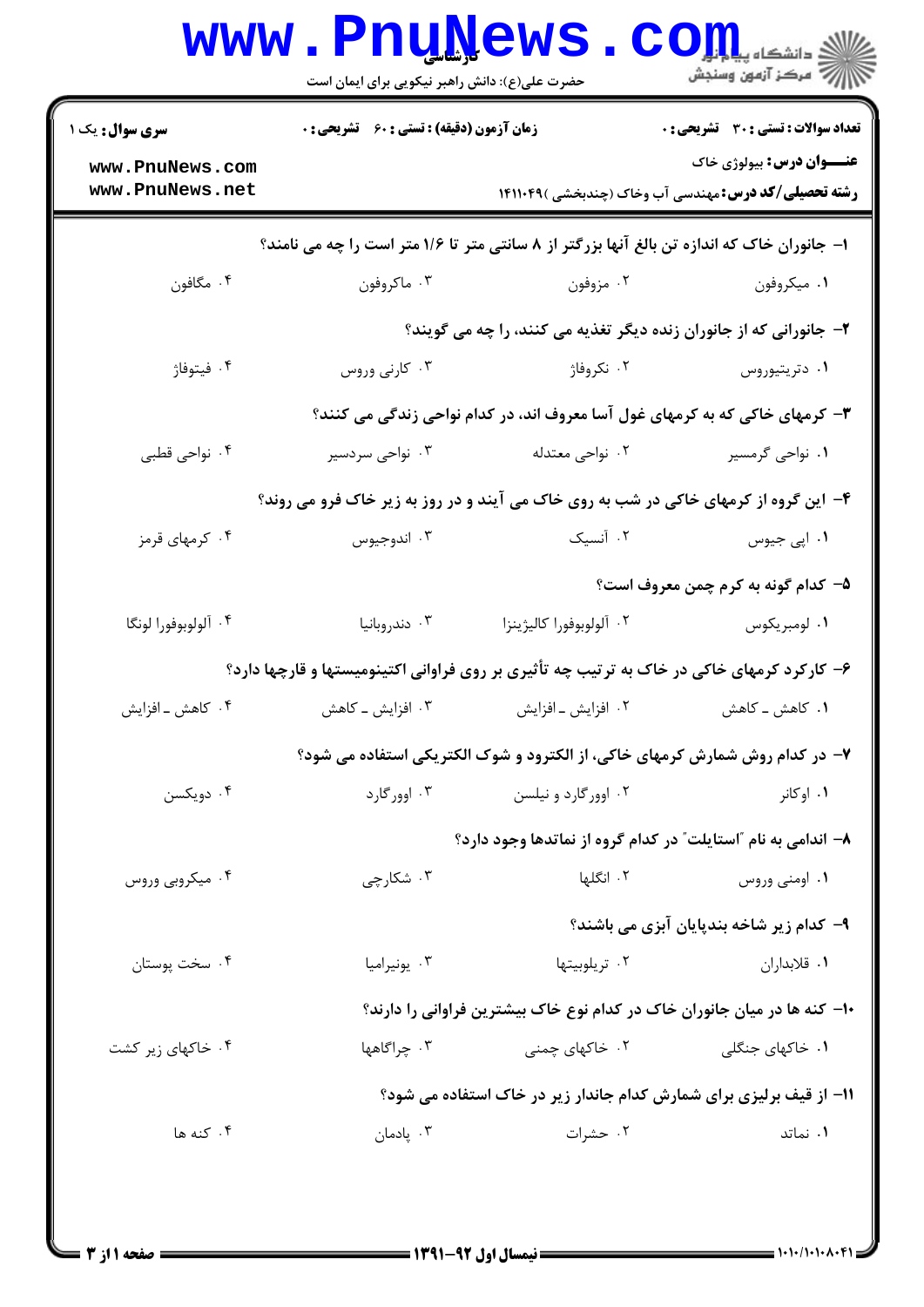| ي دانشڪاه پ <b>يا پايل</b><br>رآ مرڪز آزمون وسنڊش |                                                                                                                | حضرت علی(ع): دانش راهبر نیکویی برای ایمان است      |                                    |
|---------------------------------------------------|----------------------------------------------------------------------------------------------------------------|----------------------------------------------------|------------------------------------|
| <b>تعداد سوالات : تستی : 30 ٪ تشریحی : 0</b>      |                                                                                                                | <b>زمان آزمون (دقیقه) : تستی : 60 ٪ تشریحی : 0</b> | سری سوال: ۱ یک                     |
| <b>عنـــوان درس:</b> بیولوژی خاک                  | <b>رشته تحصیلی/کد درس:</b> مهندسی آب وخاک (چندبخشی )۱۴۱۱۰۴۹                                                    |                                                    | www.PnuNews.com<br>www.PnuNews.net |
|                                                   | <b>۱۲</b> - فراوانی کدام گزینه زیر در خاکهای اسیدی کم است؟                                                     |                                                    |                                    |
| ۰۱ رده سیمفیلا                                    |                                                                                                                | ۰۲ رده پوروپدا                                     |                                    |
| ۰۳ راسته جورپایان                                 |                                                                                                                | ۰۴ زیر شاخه سخت پوستان                             |                                    |
|                                                   | ۱۳- اندامی به نام "تنتالک" در کدام گروه زیر وجود دارد؟                                                         |                                                    |                                    |
| ۱. هزارپاها                                       | ۰۲ صدپایان                                                                                                     | ۰۳ حلزونها                                         | ۰۴ خرخاکیها                        |
| ۱۴- فراوانی موش کور در چه خاکی بیشتر است؟         |                                                                                                                |                                                    |                                    |
| ۰۱ جنگلهای سوزنی برگ                              |                                                                                                                | ۲. جنگلهای پهن برگ با خاک آهکی                     |                                    |
| ۰۳ تورب زارها                                     |                                                                                                                | ۰۴ کشتزارها با خاک آهکی                            |                                    |
|                                                   | ۱۵- تریپانوزوما (عامل بیماری خواب) در این گروه از جانداران جای می گیرد؟                                        |                                                    |                                    |
| ۰۱ لوبوزا                                         | ۰۲ فیتوماستیگوفورا                                                                                             | ۰۳ زووماستيگوفورا                                  | ۰۴ رايزوپدا                        |
|                                                   | ۱۶– این رده از پروتوزوئرها دارای غلافی با ۲۰ یا بیشتر آکسپود از جنس سولفات استرانسیم می باشد؟                  |                                                    |                                    |
| ۰۱ هلیوزوا                                        | ۰۲ پلی سیستینا                                                                                                 | ۰۳ فائوداریا                                       | ۰۴ آکانتاریا                       |
| نشده است؟                                         | ۱۷– کدام یک از گزینه های زیر اندامکی است که در بسیاری مژه داران وجود دارد و کار آن بیرون ریختن مواد بد و گوارش |                                                    |                                    |
| ۰۱ سیتوپروکت                                      | ۰۲ هولوزوييک فيدر                                                                                              | ۰۳ ساپروزوييک فيدر                                 | ۰۴ سیتوستوم                        |
| 1۸– کدام گزینه بیانگر بزرگترین شاخه جلبکهاست؟     |                                                                                                                |                                                    |                                    |
| ۰۱ کریزوفیکوفیتا                                  | ۰۲ اوگلنوفيکوفيتا                                                                                              | ۰۳ کلروفیکوفیتا                                    | ۰۴ کریپتوفیکوفیتا                  |
|                                                   | ۱۹– کدام گروه از جلبکها مایه پیدایش موجهای سرخ در اقیانوسها می باشند؟                                          |                                                    |                                    |
| ۰۱ کاروفیتا                                       | ۰۲ پیروفیکوفیتا                                                                                                | ۰۳ رودوفیکوفیتا                                    | ۰۴ فائوفيكوفيتا                    |
| <b>۲۰</b> - بدنه قارچها را چه می گویند؟           |                                                                                                                |                                                    |                                    |
| ۰۱ هیف                                            | ۰۲ ریسه                                                                                                        | ۰۳ راتال                                           | ۰۴ میسیلیوم                        |
|                                                   | <b>۲۱</b> - عامل بیماری ریشه گرزی در خانواده شب بو(کلم) چیست؟                                                  |                                                    |                                    |
| ۰۱ نماتد                                          | ۰۲ جلبک                                                                                                        | ۰۳ پروتوزوئر                                       | ۰۴ قارچ                            |